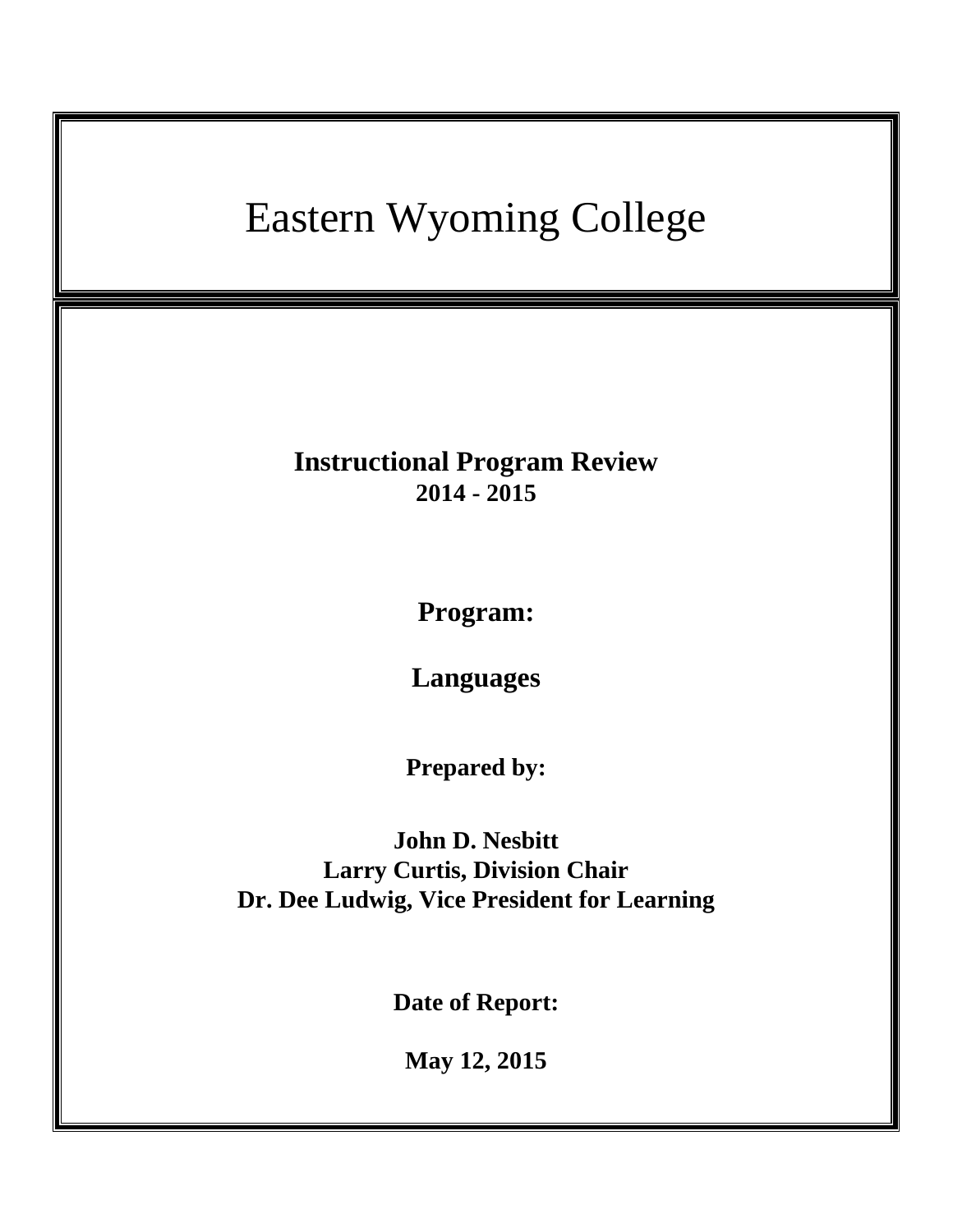# **EASTERN WYOMING COLLEGE Instructional Program Review**

#### **Program Name**:

#### **Part I: Statistical Data from the past three years:**

|                                  | 2011-2012 | $2012 - 2013$ * | 2013-2014 * | 5-Year<br>Average |
|----------------------------------|-----------|-----------------|-------------|-------------------|
| <b>Annualized FTE Enrollment</b> | 17.3      | 15.9            | 25.3        | 18.5              |
| Annualized FTE Faculty           | 1.9       | 1.9             | 2.7         | 2.1               |
| # Students                       |           |                 |             |                   |
| # Graduated                      |           |                 |             |                   |

 $\text{FTE} = \text{Full-time equivalent}$  Notes:

Modes of Delivery:

online compressed video  $X \mid$  face-to-face

Revisions in Curriculum Since Last Review:

## **Part II Narrative Analysis**

## **Description of Community Need:**

Current Community Need/Growth of Industry:

**Foreign language instruction fulfills a need for program requirements, particularly for academic transfer students who plan to seek a four-year degree. Recently in this category, the Spanish courses (the only foreign language courses offered on campus) have had students majoring in Criminal Justice, English, History, Political Science, Social Sciences, Communication, and Psychology.**

**Foreign language instruction also meets a need for people in our community who would like to learn a language (usually Spanish) for purposes of travel or on-the-job application. The most recent students in this category have been working at St. Joseph's Children's Home, in nursing, and in law enforcement.**

**Our community has a significant number of Hispanic people who would like to learn Spanish or to improve the little Spanish that they know, not necessarily for travel or work but for recovery of heritage and traditions.**

**As an additional note, one could observe that the FTE figures cited above include concurrent enrollment, while the numbers of students (majors) and graduates reflect the on-campus population.**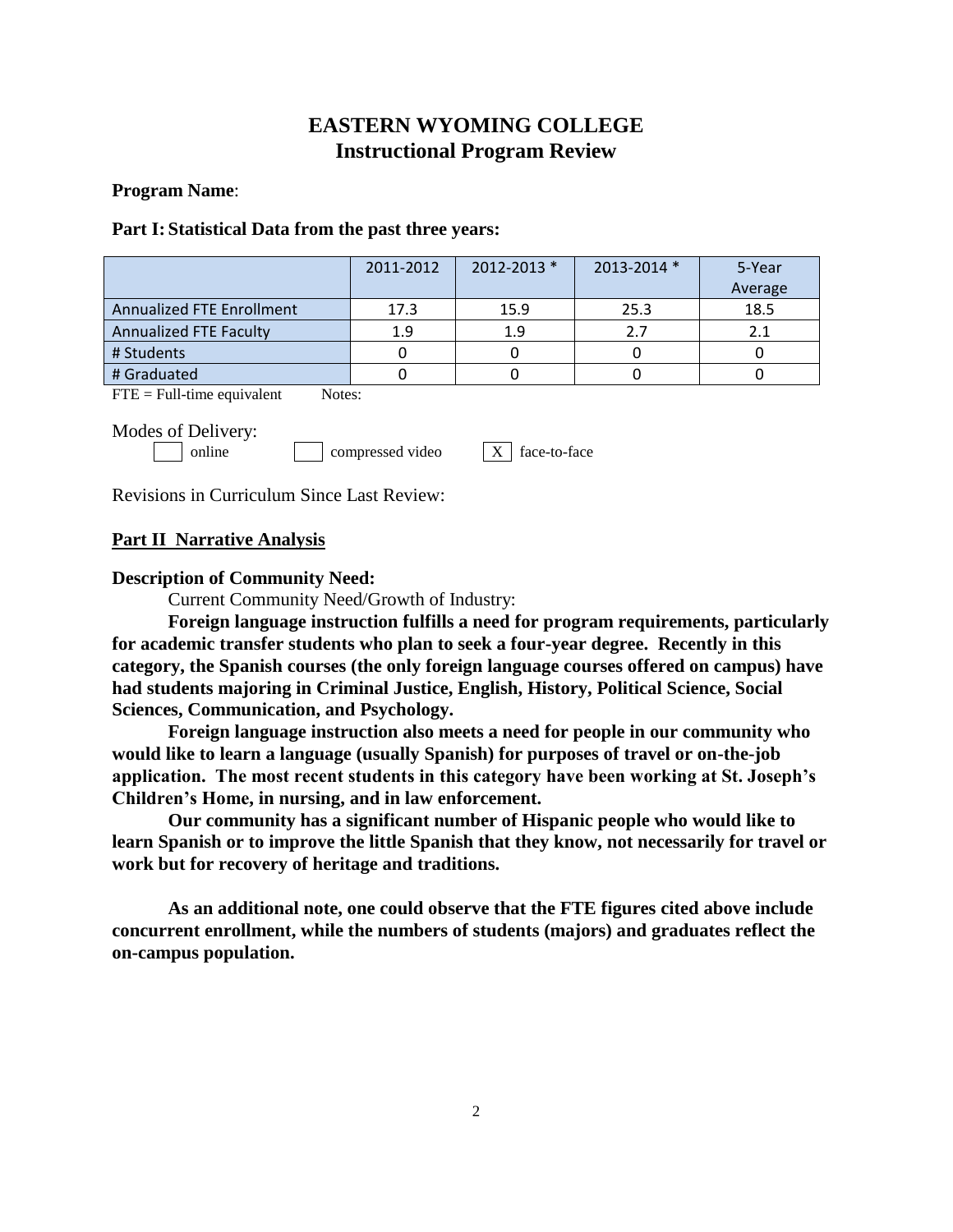**Activities in Support of Student Recruitment and Retention** (if applicable)

**Although there has been some attempt to attract more Hispanic students, there has not been a visible attempt to attract more students in traditional academic areas in which students take language courses.**

**Assessment of Student Learning:** Analysis of Student Learning. What has been learned?

**The main method of assessment has been in-course evaluations of student performance in on-campus courses; these evaluations are based on student participation in class (oral proficiency), sentence composition exercises as homework, and tests and quizzes. In recent years the only Spanish courses we have offered have been the first-year (twosemester) sequence, in which students are simply unable to continue when they can no longer maintain proficiency with the rest of the class. They can see, on the basis of class participation and test scores, when their proficiency is no longer up to par. Thus, there is attrition during the first semester and between the first semester and the second. Students who can complete the course simply must have the necessary proficiency, and those who do complete the first semester usually complete the second semester.**

#### **Strengths of the Program and Faculty:**

**The college has a qualified instructor, John Nesbitt, on campus. He is a full-time instructor with 4/5 of his course assignments in English and 1/5 in Spanish. The college has been able to rely on him in this area for 26 years, during which time he has continued to pursue professional development in the language and culture and during which time he has regularly visited Spanish-speaking environments (mostly Mexico) and has spoken Spanish in the home. He has also taken training and has been approved on the state level for translating in the courts.**

**From time to time, though not every year, the Spanish courses have benefited from the presence of a tutor from the Hispanic community. These tutors, interviewed and selected by the instructor, are typically native speakers who have good reading and writing proficiency.**

#### **Part III Recommendations**

**Faculty Recommendations:** 

**(Again, these observations are based on the on-campus courses.)**

**We continue to need more enrollment in traditional academic areas so that we will have enough students to support not only the first-year sequence but also a second-year (third-semester) course. In recent years, our first-semester enrollment has declined at the beginning of the semester from 18 or 20 to 10, and the enrollment of the second-semester course has declined from 5, 6, or 7 to 2. In order to have a third-semester course, we need to carry 8 or more students through the second semester, so that at least 5 or 6 will be**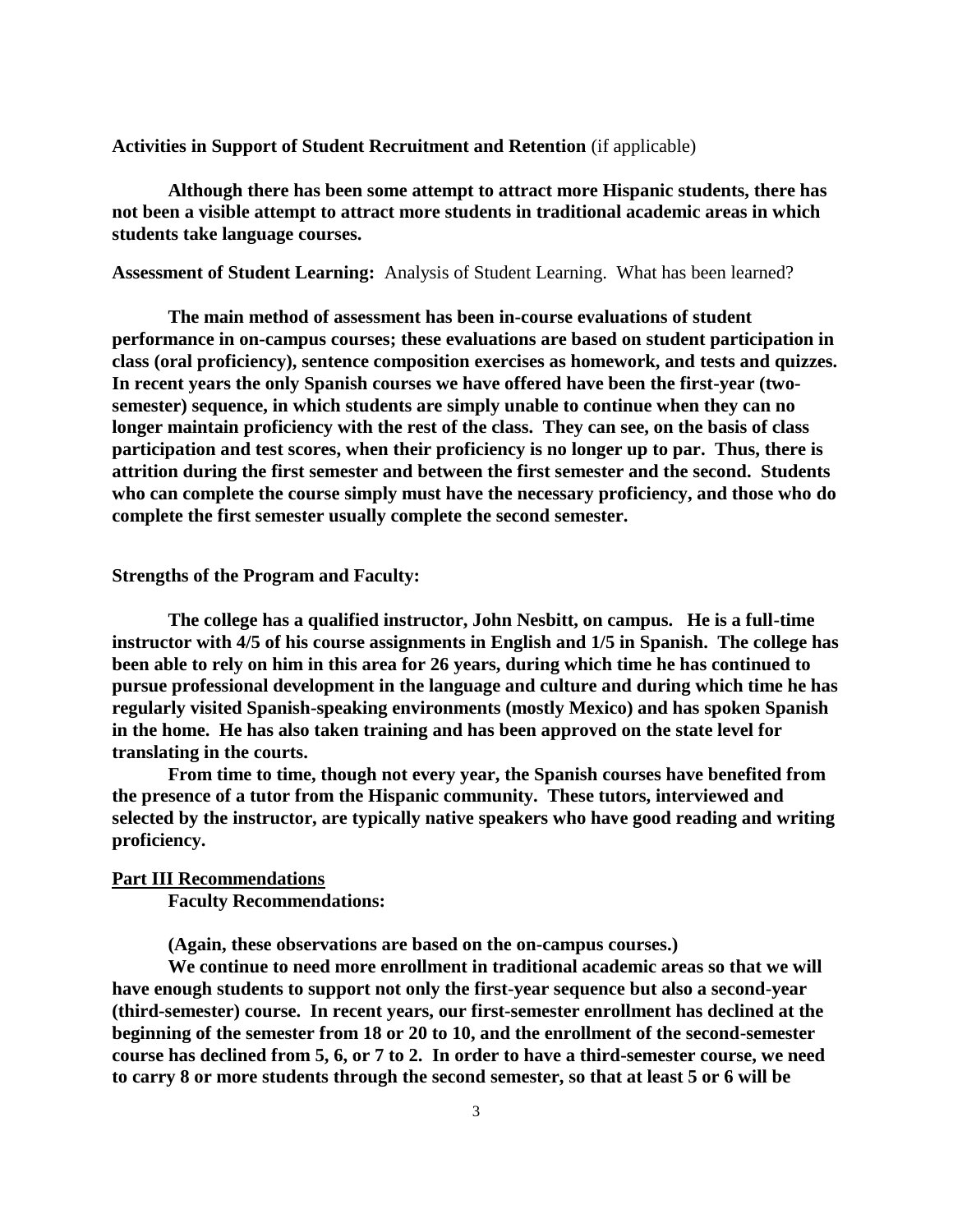**around for the third semester. Some students would like to have the third semester course for degree requirements, for further knowledge, for employment, and for travel, and we are not attracting enough students to have a sufficient base for the first two semesters.**

**We also need to serve the Hispanic community better, and we need to promote more awareness of Hispanic culture. We could do this, first, by recruiting more Hispanic students and by hiring more Hispanic employees at various levels in the institution. We could also form an activity club devoted to interest in Hispanic culture. This is an area that the program reviewer has cited in past reviews and is an ongoing effort recently supported by the diversity initiative at the college.**

**The college could also make an effort to attract more international students from Spanish-speaking countries. In northern Mexico alone, the reviewer has met many, many people who would like to come to this country to learn English and to study such subjects as computer systems, business, and music as well as English. A diversity sub-committee has worked on one plan to attract students from Mexico, but that plan has been slow and uncertain.**

**These needs, the first two of which have been emphasized in past program reviews and strategic plans, prevail because the college for many years became mired in trying to attract mainly traditional-aged, white, activity-oriented students with moderate to very poor educational background. This mono-cultural approach resulted not only in a continual decline in enrollment but also in a low level of diversity in age, ethnic background, and academic ability. To improve in this area, the college has tried to change its recruitment strategy, but more effort is necessary.**

#### **Advisory Committee Recommendations:** NA

#### **Division Chair Recommendations:**

Foreign language courses at EWC, specifically Spanish, formerly were a desirable and sequential group of classes to take. However today enrollment in Spanish classes at EWC's main campus is uneven or there are simply no students.

Yet judging by recent concurrent enrollment numbers, students are still taking such classes in their high schools. So whether those students are in class to fulfill a graduation requirement for their diploma or working towards an advanced degree or to become technically competent or more proficient in a language they already possess or simply to be a top achiever, there appears to be a market in our service area to be knowledgeable in a foreign language among that age group. And more importantly these students are completing those classes successfully.

Foreign language classes are also still required for certain undergraduate and graduate degree programs at some transfer institutions. For example the UW History program requires a foreign language. However there are no requirements for a foreign language class at EWC.

Other than to say there are likely many and various reasons for the low enrollment at Eastern I have two suggestions for the way forward. The first is to better identify the potential traditional